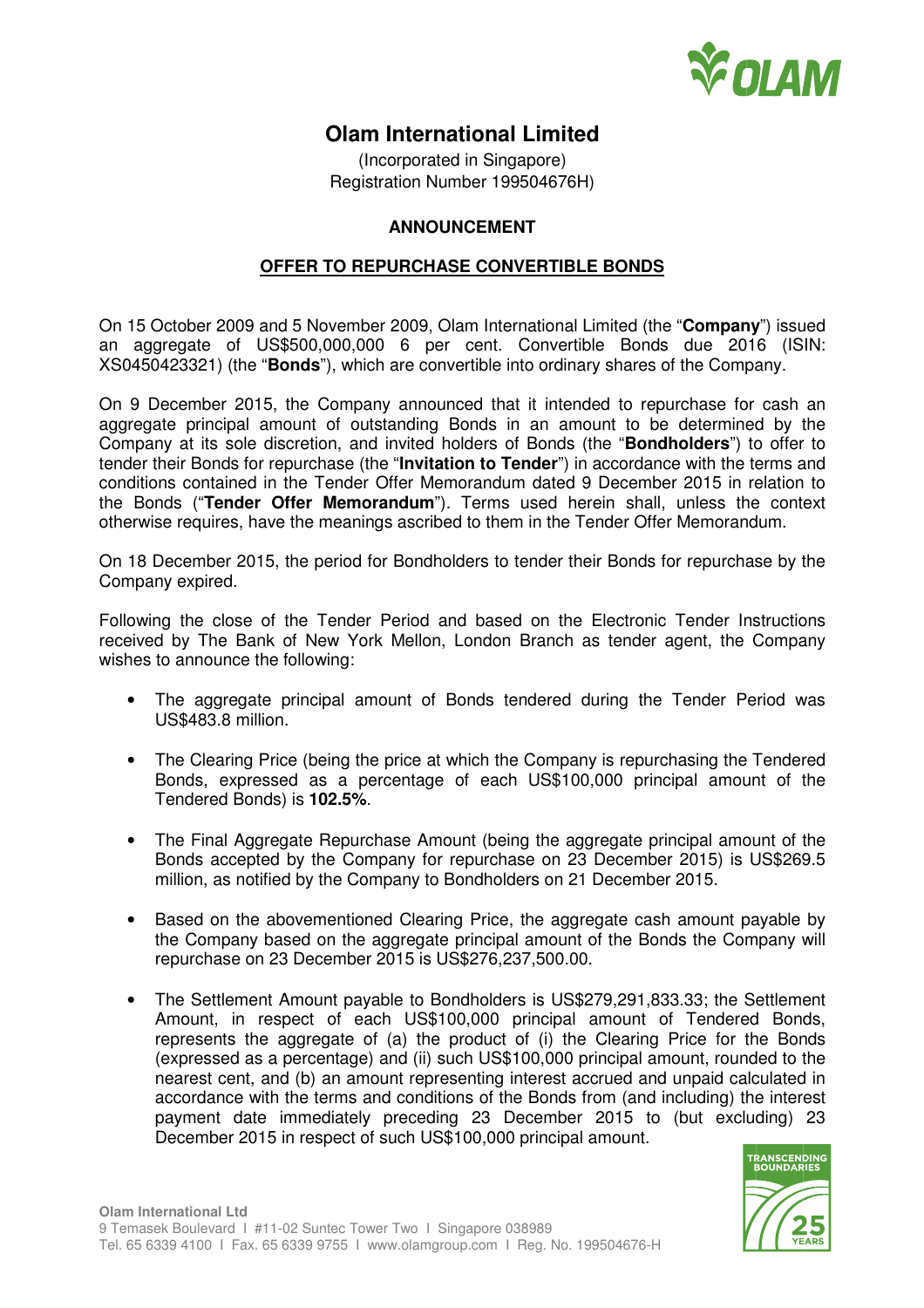

• The aggregate principal amount of the Bonds remaining outstanding following completion of the Invitation to Tender on 23 December 2015 is US\$230.5 million.

**The Company will announce no later than 8:00 a.m. (Singapore time) on 24 December 2015 regarding the completion of Settlement, which is envisaged to be on 23 December 2015, including the total consideration paid by the Company for the Bonds repurchased by it pursuant to the Invitation to Tender.** 

**Further, the Company wishes to announce the following:** 

- **The Company has on 21 December 2015 despatched to Bondholders a notice of extension of invitation to tender dated 21 December 2015 (the "Notice of Extension of Invitation to Tender").**
- **As set out in the Notice of Extension of Extension of Invitation to Tender, in respect of the Bondholders who offered to tender their Bonds at a price above the Clearing Price or who did not participate in the Invitation to Tender by the Expiration Deadline, the Company intends to repurchase such Bonds at a fixed tender price, which shall be equal to the Clearing Price, by way of an extension of the Invitation to Tender to the holders of such Bonds.**
- **The Invitation to Tender, as extended, will expire at 8.00 pm (Singapore time) on 8 January 2016. The extension of the Invitation to Tender is made on the terms and subject to all restrictions set out in the Tender Offer Memorandum, to such extent as applicable to the Invitation to Tender, as extended and save as amended by the Notice of Extension of Invitation to Tender.**
- **It is currently envisaged that the Company will make an announcement no later than 8.00 a.m. (Singapore time) on 12 January 2016 on, inter alia, the aggregate cash amount payable by the Company based on the aggregate principal amount of Bonds it will repurchase on the Fixed Extension Settlement Date (as defined below) pursuant to the Invitation to Tender, as extended.**
- **The settlement date for the repurchase of the Bonds which are the subject of the Second Invitation to Tender is currently expected to be 14 January 2016 (the "Fixed Extension Settlement Date").**
- **The Company also envisages making a further announcement no later than 8.00 a.m. (Singapore time) on 15 January 2016 stating, inter alia, that settlement has taken place, the total consideration paid by the Company for the Bonds repurchased by it pursuant to the Invitation to Tender, as extended, and the aggregate principal amount of Bonds remaining outstanding following completion of the Invitation to Tender, as extended.**